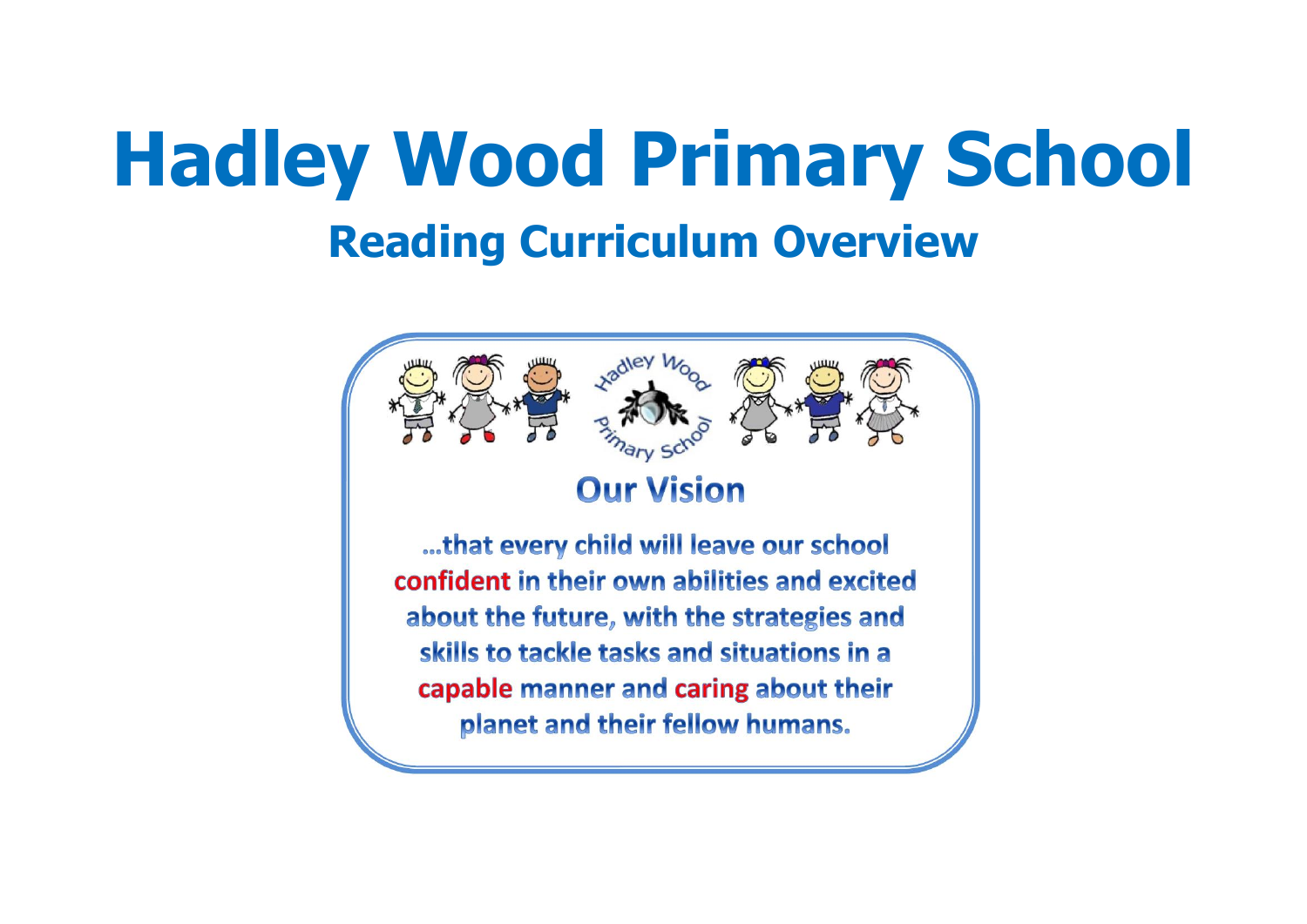## **Curriculum Intent:**

#### **Reading is central to every child's development**

Hadley Wood Primary school believes that reading is central to a child's understanding of the school curriculum and is of vital importance in life. Fluent readers can access a full range of life experiences and can enjoy an amazing breadth of genres and writers.

We aim to develop a love and appreciation of reading which will stay with children for life. We hope to achieve this through careful planning and teaching using up-to-date strategies and developing children's **independence and curiosity.** We aim to use good reading materials and resources within English lessons and Whole-Class Reading sessions and to provide a breadth and range of reading material in school.

Our curriculum aims are to allow children the opportunity to:

- experience reading in a variety of situations so that it becomes a pleasurable & productive experience.
- access a wide range of print materials, including all genres of fiction, nonfiction, poetry, plays & pupils own writing.
- progress to becoming selective in their choice of reading materials.
- be knowledgeable about the purpose and organisation of books.
- nurture a love of reading.
- learn to read confidently
- read to themselves or to others (peers and adults)
- read to a variety of audiences and to hear adults and children read to them.
- read regularly and to develop a respect for books.
- receive reading provision and support appropriate to individual ability.
- become aware of the link between reading and writing.

At Hadley Wood, we believe every child has the potential to be creative writers and confident readers. We aim to inspire the children's love of literature by developing their skills in order to become proficient, thoughtful, **resilient** and creative readers and writers. Our mission is to enable children to immerse themselves fully into a text so they can broaden their speech and language, widen their vocabulary and further their understanding of the different text types.

We maintain that reading is central to a child's understanding of the school curriculum and is of vital importance in life. Fluent readers can access a full range of life experiences and can enjoy an amazing breadth of genres and writers.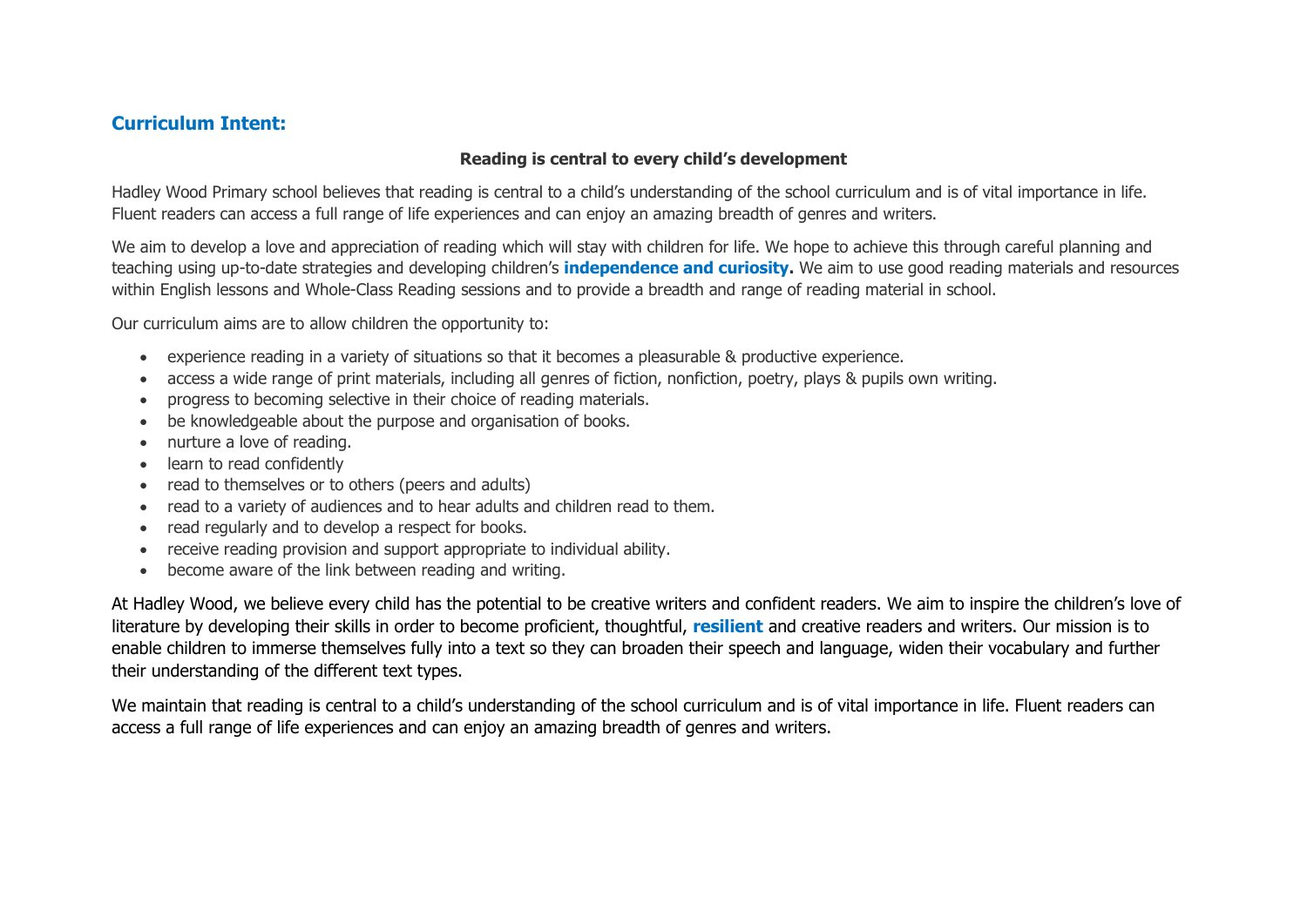We aim to develop a love and appreciation of reading which will stay with children for life. We hope to achieve this through careful planning and teaching using up-to-date strategies. We aim to use good reading materials and resources within English lessons and Whole-Class Reading sessions and to provide a breadth and range of reading material in school.

**How we plan and teach Early Reading at Hadley Wood:** 



At Hadley Wood Primary School, we show fidelity to using Read Write Inc. (RWI), an inclusive synthetic phonic programme to teach our children to read. We have adopted this as the programme facilitates a graduated and tailored approach to learning basic sounds and letter formation before advancing to more complex sounds and reading for comprehension. The programme moves with integrity from learning to read to reading to learn, developing **independence and resilience** as a reader.

RWI sessions occur each day as the continuity and pace of the programme is key to accelerating the progress of children's reading development. This method of phonics teaching is both systematic and repetitive in order to embed learning. We use RWI to develop early reading, however we develop writing through Talk 4 Writing. The writing elements of RWI we use during phonics include: hold a sentence, edit a sentence and written comprehension for Blue and Grey book readers. Pupils reading between Red and Yellow level for RWI complete oral comprehension using the "find it and prove it" technique.

The children work in small groups according to their confidence and competence. These groups are reconfigured on a regular basis in order to match the pace and the progress of each child; this reconfiguration also allows class teachers to identify where 1:1 or small group interventions may be required in order to meet the expectations of both the Phonics Check and the end of Key Stage 1. We have adapted aspects of the scheme to meet the needs of our pupils, however we follow the overarching aims and objectives, rhymes, letter formation, teaching techniques and sequence of books.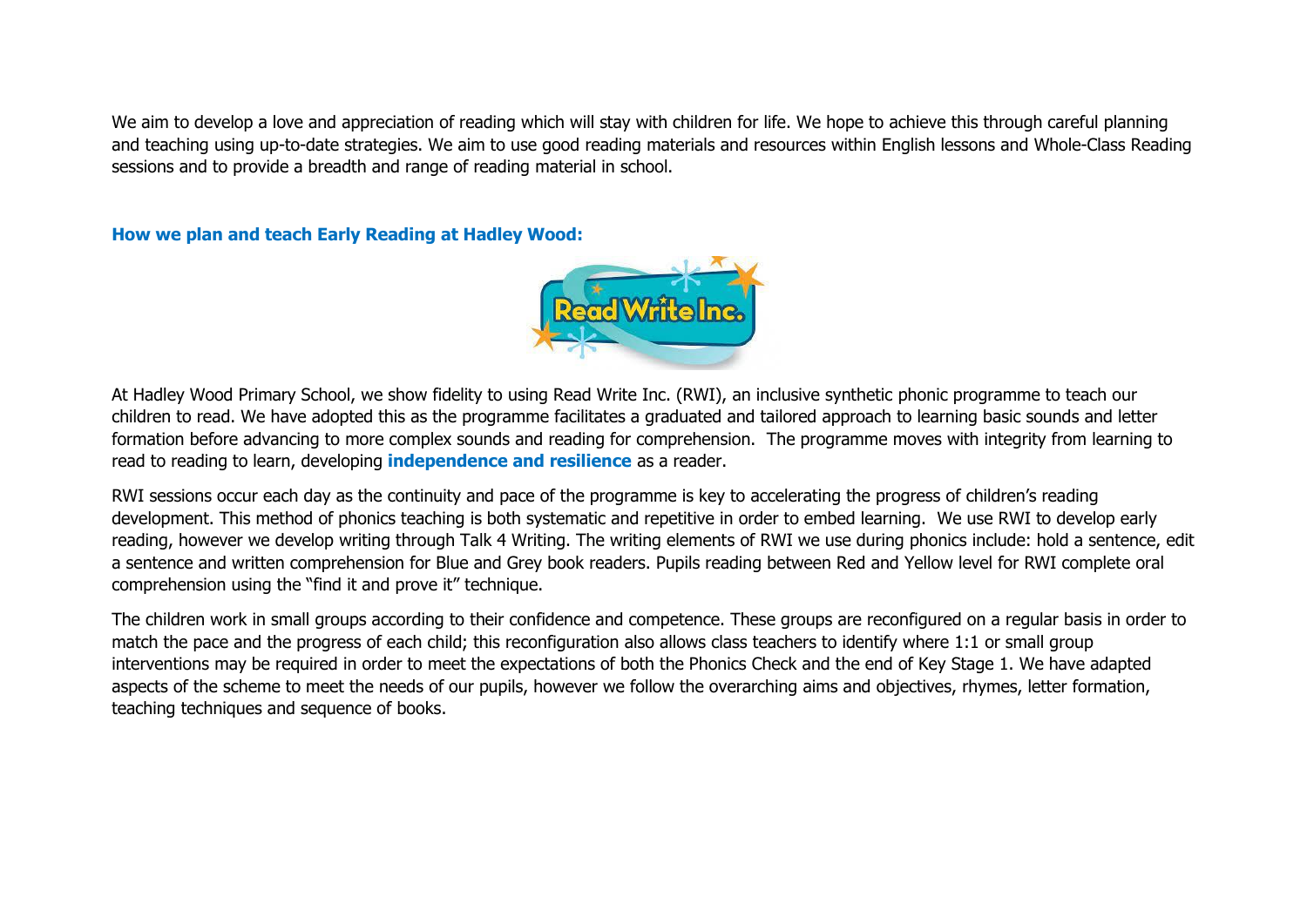The overarching objectives of the RWI programme are to teach pupils to:

- apply the skill of blending phonemes in order to read words.
- segment words into their constituent phonemes in order to spell words.
- learn that blending and segmenting words are reversible processes.
- read high frequency words that do not conform to regular phonic patterns.
- read texts and words that are within their phonic capabilities as early as possible.
- decode texts effortlessly so that their focus can be used on reading to learn (comprehension)

#### **Assessment**

All pupils are assessed at least every 6-8 weeks using the RWI assessments. This may be done on a more frequent basis, if the class teacher or RWI Reading Leader notices a child may benefit from a re assessment. The class teacher updates the Reading for Fluency Trackers and the logistics document, which notes the levels of every child using the RWI programme.

#### **Assessment 2**



### **Progress Expectations**

Children are expected to move rapidly through the RWI scheme. The table below shows expected progress using the programme. For children who need further support to ensure expected progress is made, the school offers additional reading opportunities individually and in small groups. This may take place within the school day or as part of an after-school booster group.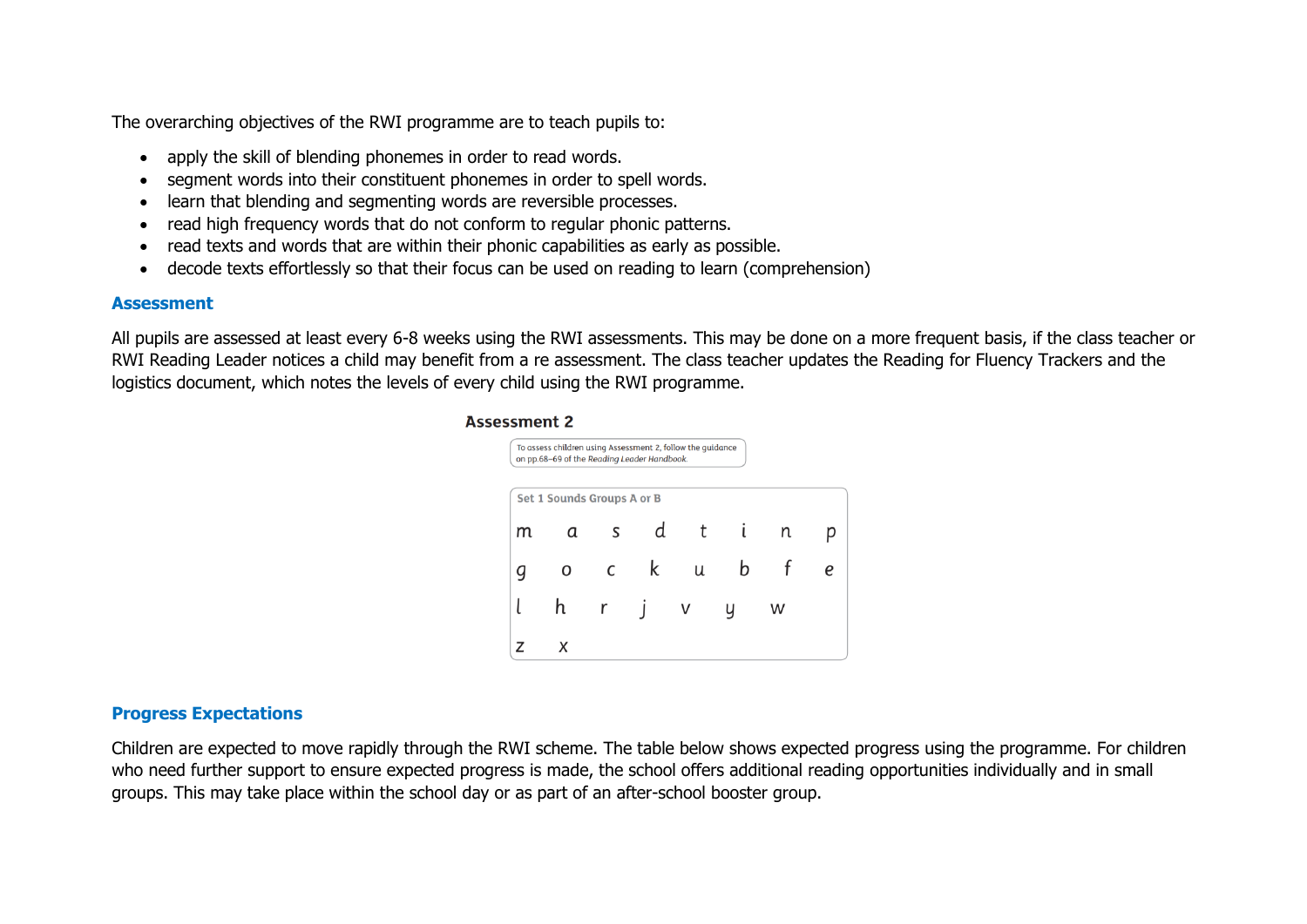| <b>Year Group</b> | <b>Term</b>   | <b>Expected Progress in RWI. Groups</b>                                                                                        |  |  |
|-------------------|---------------|--------------------------------------------------------------------------------------------------------------------------------|--|--|
|                   | <b>Autumn</b> | October: know most Set 1 sounds and blend orally (Set 1 B)<br>December: know Set 1 sounds and read words by blending (Set 1 C) |  |  |
| <b>Reception</b>  | <b>Spring</b> | <b>February: Ditties</b><br>April: Red                                                                                         |  |  |
|                   | <b>Summer</b> | May: Green<br>July: Green/Purple                                                                                               |  |  |
| Year 1            | <b>Autumn</b> | October: Purple<br>December: Pink (know Set 2 sounds)                                                                          |  |  |
|                   | <b>Spring</b> | February: Orange<br>April: Yellow                                                                                              |  |  |
|                   | <b>Summer</b> | May: Yellow (know Set 3 sounds)<br>July: Blue                                                                                  |  |  |
| Year <sub>2</sub> | <b>Autumn</b> | Baseline: Blue<br>October: Blue<br>December: Grey                                                                              |  |  |
|                   | <b>Spring</b> | February: Grey                                                                                                                 |  |  |

NB: Pupils in Year 2 take part in daily Whole Class Reading lessons, however those children working below Blue level in the Autumn term, join a daily RWI group. For those children reading Blue level books in RWI in the Autumn term, the school supports early reading by additional 1:1 reading and small group reading throughout the week. This may take place within the school day or as part of a before school booster group.

### **Resources for Supporting the Planning and Delivery of RWI**

In order to best support the planning and delivery of Read Write Inc within Hadley Wood, staff have access to the following subscriptions:

- Oxford Owl Read Write Inc Phonics Online this enables staff to access the Teaching Handbooks and lesson resources.
- Oxford Owl RWI eBook Subscription this enables staff to use an electronic copy of the book within their modelling of reading.

Reception to Year 2 classrooms are set up to enable a RWI approach to teaching including showcasing the speed sound charts and friezes, as well as having flash cards, Fred Frog and other resources that are needed to support the delivery of high quality phonics.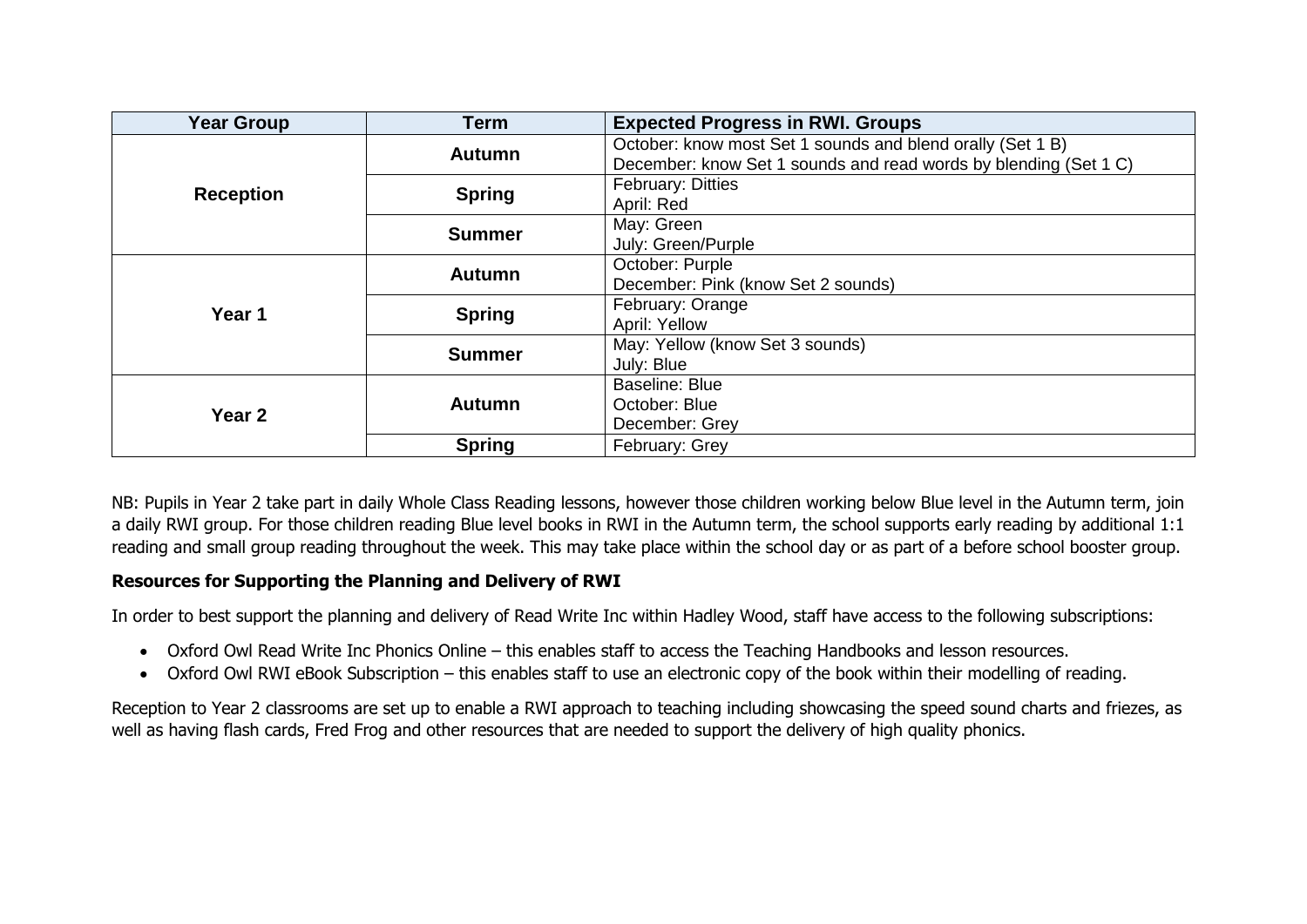#### **Reading at Home Using Read Write Inc**

Each week the children are sent home with a RWI book at their phonetically decodable level and the equivalent book bag book. We ask parents to practise reading the book and sign the reading record daily. This enables the class teacher to best support the home school partnership with reading. To further promote a love of reading, all children in using RWI take home a "Reading for Pleasure," book, this is a book that is not related to the phonics scheme and not phonetically decodable at the individual pupil's level, but a wonderful book for shared story time, which the parent will read to the child and talk about the story!

#### **What you will see in our Whole Class Reading sessions:**

Children in Year 2 and above have daily reading lessons, following a 'Whole Class Reading' approach. This ensures that all pupils are exposed to a wide range of fiction texts, non-fiction texts and poetry.

Research by Scarborough in 2001 shows the complexity of skills needed to become a confident, **independent** reader with good comprehension skills. The image below shows 'The Many Strands of Skilled reading in Literature'. Our Whole Class Reading approach ensures that all pupils are supported with developing the language comprehension skills and word recognition skills that support skilled reading and ensure all pupils can access every aspect of the Hadley Wood Curriculum as well as preparing them for the wider world.



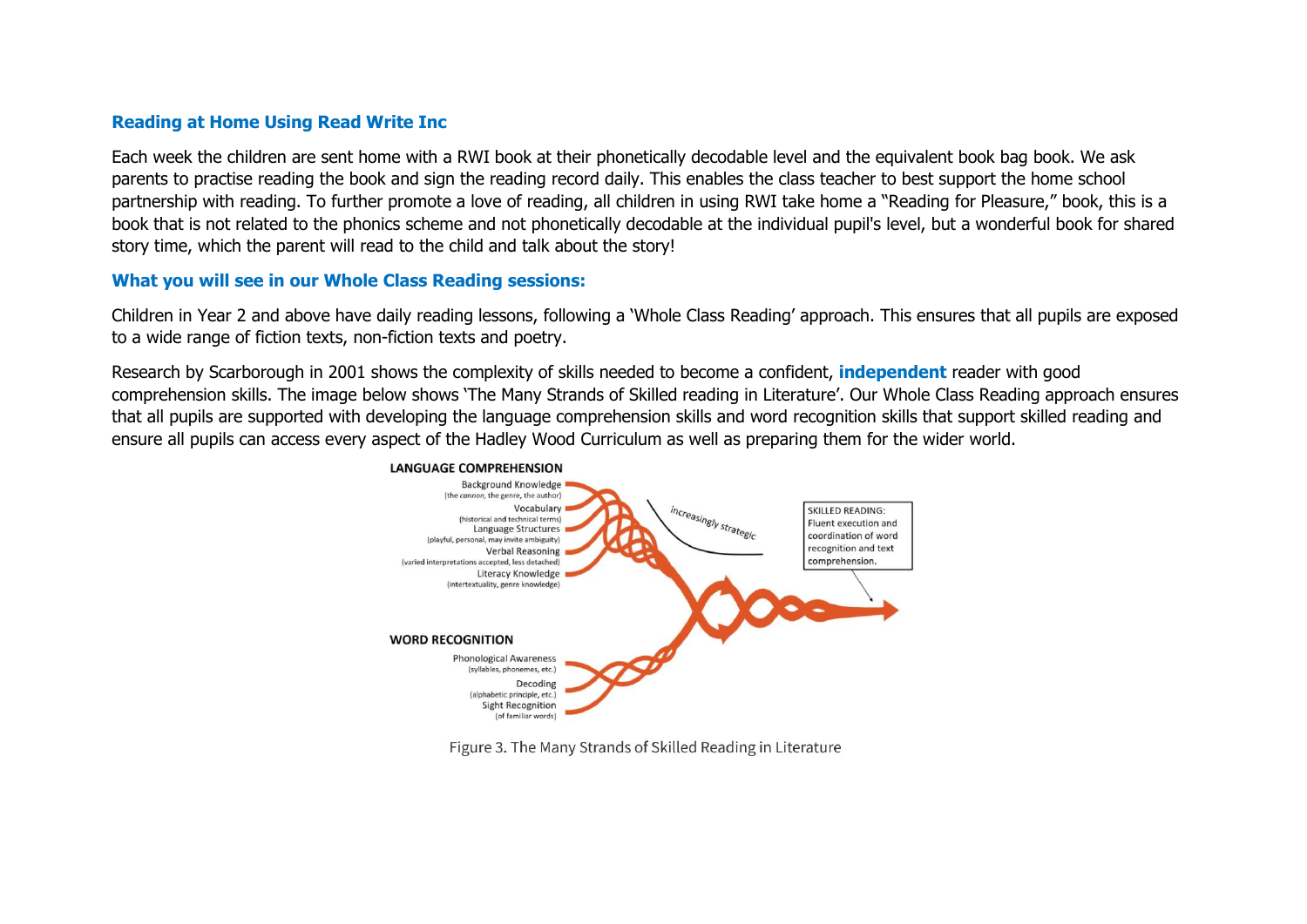Each week the pupils are exposed to a high-quality text and take part in four (30 minute) sessions developing reading and comprehension skills. The length of the text is dependent on pupil's age and stage of reading, as well as the complexity of the text. The sessions within the week are built up to support coverage of the Content Domains within the National Curriculum.

| <b>Key Stage 1 Content Domains</b>                                              | <b>Key Stage 2 Content Domains</b>                                     |
|---------------------------------------------------------------------------------|------------------------------------------------------------------------|
| 1a draw on knowledge of vocabulary to understand texts                          | 2a give / explain the meaning of words in context                      |
| <b>1b</b> identify / explain key aspects of fiction and non-fiction texts, such | 2b retrieve and record information / identify key details from fiction |
| as characters, events, titles and information                                   | and non-fiction                                                        |
| 1c identify and explain the sequence of events in texts                         | 2c summarise main ideas from more than one paragraph                   |
| 1d make inferences from the text                                                | 2d make inferences from the text / explain and justify inferences      |
| <b>1e</b> predict what might happen on the basis of what has been read so       | with evidence from the text                                            |
| far                                                                             | 2e predict what might happen from details stated and implied           |
|                                                                                 | 2f identify / explain how information / narrative content is related   |
|                                                                                 | and contributes to meaning as a whole                                  |
|                                                                                 | 2g identify / explain how meaning is enhanced through choice of        |
|                                                                                 | words and phrases                                                      |
|                                                                                 | 2h make comparisons within the text                                    |
|                                                                                 |                                                                        |

| <b>Session</b> | <b>Focus and Content of the session</b>                                                                                                                                                                                                                                                   |
|----------------|-------------------------------------------------------------------------------------------------------------------------------------------------------------------------------------------------------------------------------------------------------------------------------------------|
| Session 1      | <b>Vocabulary</b>                                                                                                                                                                                                                                                                         |
|                | Pupils read the text and focus on understanding of key vocabulary or unfamiliar vocabulary. They apply this<br>acquired vocabulary to its meaning within the text, consider why the vocabulary was chosen by the author and<br>apply it to unfamiliar contexts as relevant                |
| Session 2      | <b>Oral Comprehension</b>                                                                                                                                                                                                                                                                 |
|                | Pupils re read the text from the day before and practise their comprehension skills orally or on whiteboards, they develop<br>confidence with answering questions fully (with a mark scheme in upper KS2). The focus during this session tends to be either<br>on retrieval or inference. |
| Session 3      | <b>Written Comprehension</b>                                                                                                                                                                                                                                                              |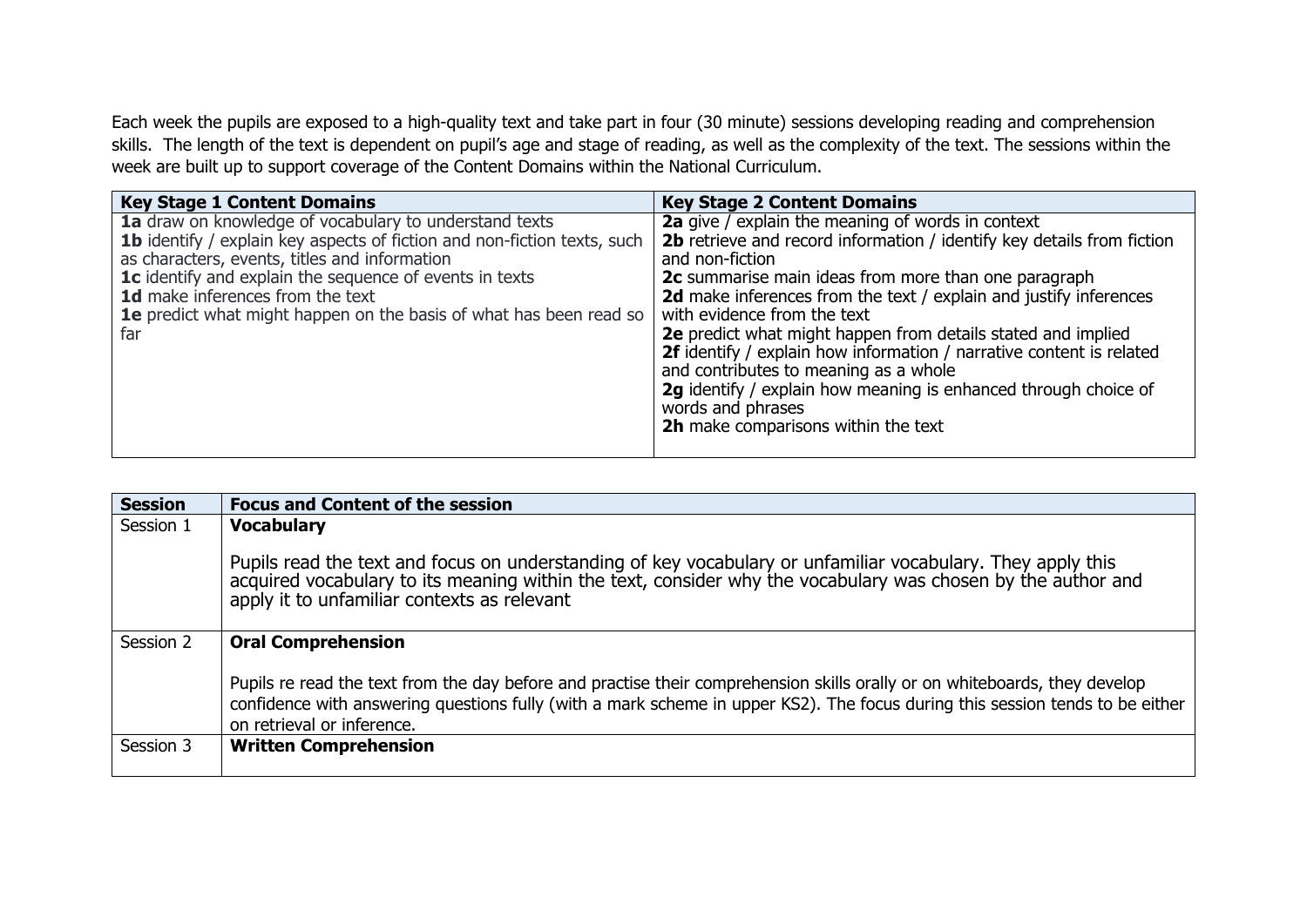|           | Pupils used the knowledge and skills developed from the previous day, continuing to focus on the specific content domain<br>taught, to answer a written comprehension in their books. |  |  |  |  |  |
|-----------|---------------------------------------------------------------------------------------------------------------------------------------------------------------------------------------|--|--|--|--|--|
| Session 4 | <b>Written Comprehension</b>                                                                                                                                                          |  |  |  |  |  |
|           | Pupils use their knowledge acquired throughout the week to answer written comprehension questions on either a different<br>content domain or a range of content domains.              |  |  |  |  |  |

NB: During the Autumn term in Years 2 and 3, there may be less written comprehension and more oral comprehension, as pupils develop their skills in reading.

To ensure curriculum coverage and a range of text types are used, teachers are guided by the Reading Curriculum Overview for each year group. These can be adapted to meet the needs of the class, but the general themes should be followed.

|                                    | Autumn 1<br>(7 weeks)                                                                       | Autumn <sub>2</sub><br>(7 weeks)                                           | Spring 1<br>(6 weeks)                                                                 | Spring 2<br>(6 weeks)                                                       | Summer 1<br>(6 weeks)                                                        | Summer 2<br>(6 weeks)                                                              |
|------------------------------------|---------------------------------------------------------------------------------------------|----------------------------------------------------------------------------|---------------------------------------------------------------------------------------|-----------------------------------------------------------------------------|------------------------------------------------------------------------------|------------------------------------------------------------------------------------|
| <b>Humanities</b><br><b>Topics</b> | Groovy Greeks<br>(History)                                                                  | Life in Athens<br>(Geography)                                              | <b>Biomes</b><br>(Geography)                                                          | North America<br>(Geography)                                                | Effects of the Anglo<br>Saxons on English<br>History<br>(History)            | <b>Effects of the Viking</b><br>Invasion on Anglo<br>Saxon England<br>(History)    |
| <b>Book study</b>                  | <b>Greek Myths</b>                                                                          | Oranges in No-Man's<br>Land- Elizabeth Laird                               | Wonder $-$ R.J.<br>Palacio                                                            | The Highway Man -<br>Sir Alfred Noves                                       | Beowulf - Michael<br>Morpurgo                                                |                                                                                    |
| Literary<br>`Spine                 | Who Let the Gods<br>Out - Maz Evans                                                         |                                                                            |                                                                                       | Holes - Louis<br>Sachar                                                     |                                                                              | London Eye Mystery -<br>Siobhan Dowd                                               |
| <b>Fiction</b>                     | Theseus and the<br>Minotaur- Week 2<br>$Tcarus - week 5$<br>Shakespeare:<br>Macheth- week 6 | Oranges in No Man's<br>Land - Week 2                                       | Wonder - weeks<br>$1$ and $3$                                                         | Holes- Weeks 2 and<br>5                                                     | Beowulf- Weeks 1<br>and 3                                                    | London Eye Mystery-<br>Week 1 and 6                                                |
| Non-<br><b>Fiction</b>             | Ancient Greek Gods<br>$-$ week 4                                                            | <b>Migrant Crisis</b><br>Newspaper- Week 5<br>Orbiting the Sun -<br>week 3 | Formal letter on<br>plastic pollution<br>- week 2<br>Weather of the<br>World - week 5 | <b>Ruby Bridges</b><br>Biography- Week 4                                    | Human migration -<br>week 5<br>Anglo Saxons<br>(Abigail Wheatley)-<br>Week 2 | Viking Myths- Week 2<br>Anglo Saxons and<br>Vikings (Abigail<br>Wheatley) - Week 4 |
| Poetry/<br><b>Song Lyrics</b>      | The Raven- Week 7                                                                           | Rocket Man - Elton<br>John - week 6<br>The Raven- Week 1                   | Pocahontas-<br>Colours of the<br>Wind-Week 4                                          | The Highway Man-<br>Week 1<br>The Undefeated:<br>Kwame Alexander-<br>Week 3 | Invictus - William<br>Ernest Henley -<br>week 6                              |                                                                                    |

#### Year 5 Reading Map 2021-2022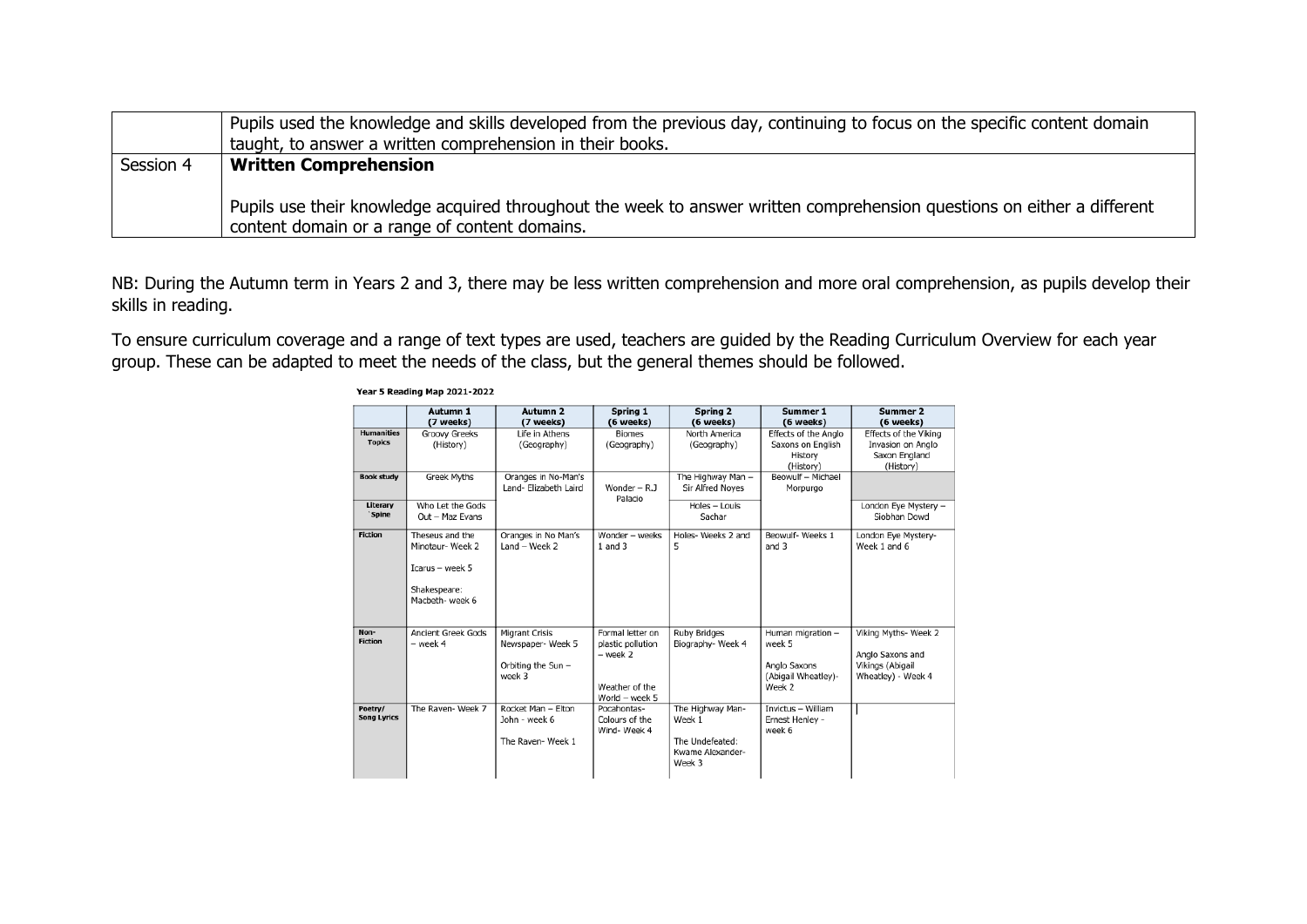In order to best support all pupils, for those pupils who are not on track to meet age related expectations at the end of the year, in addition to quality first teaching strategies and in class support, after or before school reading booster sessions are offered. These focus on both fluency and comprehension.

#### **Reading for Fluency**

Each week the pupils in Year 2 –6 have one 30-minute Reading for Fluency session, during this time all pupils read independently a book at their level and of their personal interest. Class teachers listen to individual readers and provide verbal feedback to pupils. This independent reading time, further enhances the opportunities for pupils to read independently throughout the week.

#### **Book Banding and Levelled Books**

To support teacher assessment of reading, pupils complete a miscue analysis and this provides a level that the children are reading at. Children have a range of books at their level in their classroom to self-select as their independent reading books. However, we do not believe that children should be restricted to a particular level of book, if there is another book that the child wishes to read. Therefore, children are able to select books, not at their level to enjoy reading, the class teacher will support the selection of these books if necessary.

#### **Hadley Wood Literature Spines**

Each year group has a defined set of core texts. This literature spine is intended to offer our children a core bank of texts that ensures they experience a range of high-quality texts and authors during their time at school. Teachers use these in a range of ways, as whole class texts to share, as part of their English writing lessons and in connection with our topics. Children are also encouraged to read these texts independently or share with parents at home. Our set texts also offer the opportunity to use 'Talk for Writing' techniques in encouraging children to 'act out' and bring alive texts they read to embed the language and structure of books. Each class has time within the day to listen to their book from the literature spine being read to them in order to develop a love of language, books and promote reading for pleasure. Regularly, pupils listen and discuss a poem from the poetry book on the year group Literature Spine or one chosen by a pupil within the class. A love of poetry is further promoted by the Arts Trophy Poetry Recital.

A full list of our Hadley Wood Literature Spines can be found here:<https://hadleywood.enfield.sch.uk/reading/>

#### **Reading for Pleasure**

At Hadley Wood Primary School we want all children to be lifelong readers and learners who devour new books with **curiosity.** In order to support pupils developing a love of reading, we have book corners in each classroom, stocked with a range of exciting books based on the children's interests. We are currently redeveloping our Key Stage 2 library and have held a 'readathon' and book fair to enable us to purchase